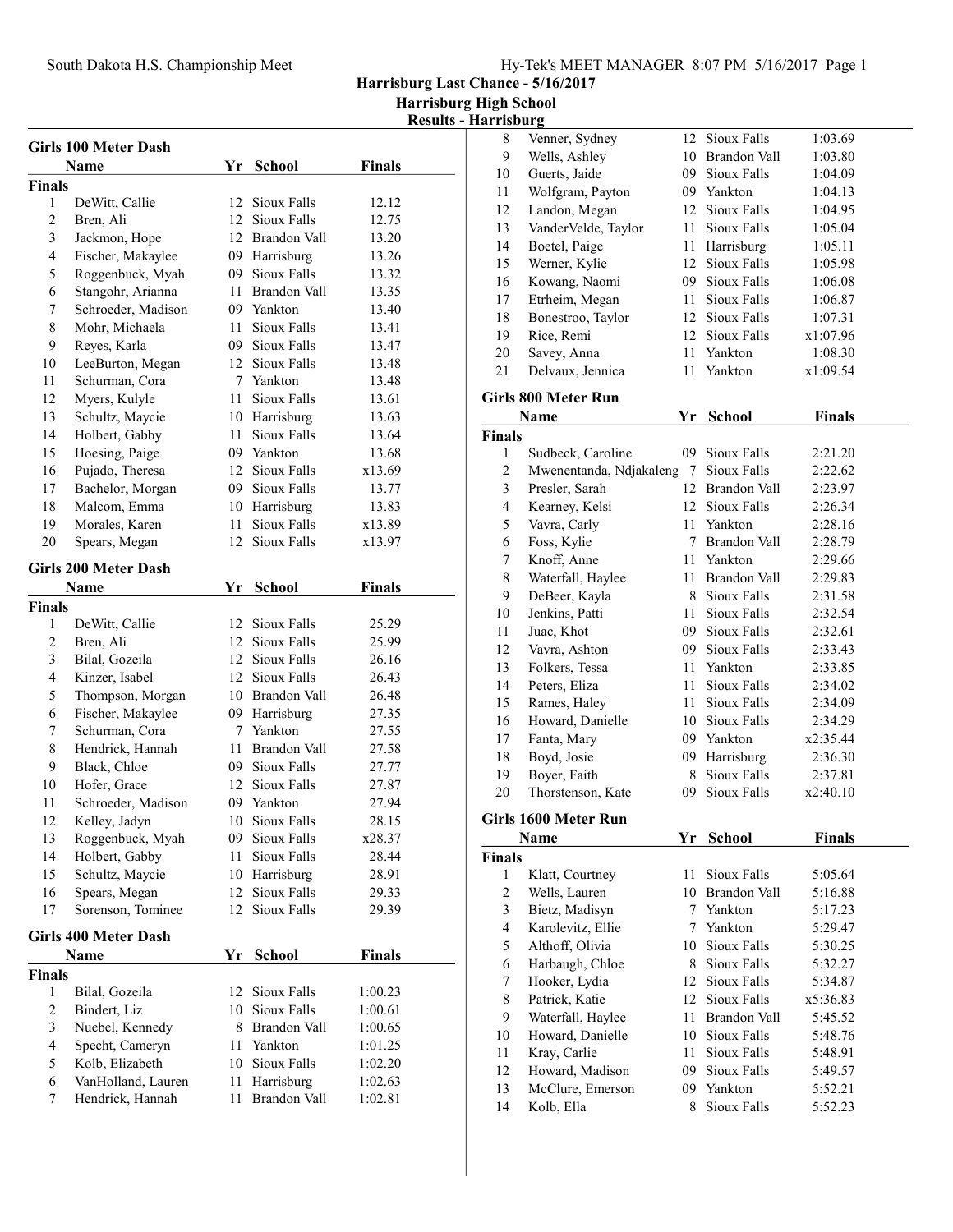Harrisburg Last Chance - 5/16/2017

| <b>Harrisburg High School</b> |  |  |
|-------------------------------|--|--|
|-------------------------------|--|--|

| <b>Results - Harrisburg</b> |
|-----------------------------|
|                             |

|               | Finals  (Girls 1600 Meter Run) |      |                     |               |  |  |
|---------------|--------------------------------|------|---------------------|---------------|--|--|
|               | <b>Name</b>                    |      | Yr School           | <b>Finals</b> |  |  |
| 15            | Bierwagen, Alyssa              | 12   | <b>Sioux Falls</b>  | 5:52.71       |  |  |
| 16            | Eidsness, Lauren               |      | 10 Yankton          | x5:56.52      |  |  |
| 17            | Sugrue, George                 |      | 09 Sioux Falls      | 6:00.76       |  |  |
| 18            | Houwman, Emma                  |      | 10 Sioux Falls      | 6:01.72       |  |  |
| 19            | Johnson, Emma                  |      | 09 Sioux Falls      | 6:05.47       |  |  |
| 20            | Hanna, Abbi                    |      | 12 Brandon Vall     | 6:07.42       |  |  |
|               | Girls 3200 Meter Run           |      |                     |               |  |  |
|               | Name                           |      | Yr School           | <b>Finals</b> |  |  |
| Finals        |                                |      |                     |               |  |  |
| 1             | Rief, Allison                  |      | 10 Brandon Vall     | 11:58.54      |  |  |
| 2             | Pickering, Megan               |      | 09 Brandon Vall     | 12:15.35      |  |  |
| 3             | Levesque, Analise              |      | 10 Sioux Falls      | 12:25.75      |  |  |
| 4             | Sudbeck, Caroline              |      | 09 Sioux Falls      | 12:33.23      |  |  |
| 5             | Ketcham, Jessalyn              |      | 12 Sioux Falls      | 12:35.80      |  |  |
| 6             | Smithback, Austyn              |      | 10 Harrisburg       | 12:36.42      |  |  |
| 7             | Fenderson, Jadalyn             |      | 10 Sioux Falls      | 13:02.78      |  |  |
| 8             | Howard, Madison                | 09   | Sioux Falls         | 13:56.10      |  |  |
|               | <b>Girls 100 Meter Hurdles</b> |      |                     |               |  |  |
|               | Name                           | Yr   | School              | Finals        |  |  |
| <b>Finals</b> |                                |      |                     |               |  |  |
| 1             | Tessier, Madison               |      | 12 Yankton          | 15.44         |  |  |
| 2             | Budig, Kate                    |      | 11 Yankton          | 15.65         |  |  |
| 3             | Oswald, Kelsey                 |      | 09 Yankton          | 16.13         |  |  |
| 4             | Mathiesen, McKenna             |      | 12 Harrisburg       | 16.40         |  |  |
| 5             | Kinzer, Isabel                 |      | 12 Sioux Falls      | 16.45         |  |  |
| 6             | Chamberlain, Kaedyn            |      | 12 Sioux Falls      | 16.57         |  |  |
| 7             | Hansen, Morgan                 |      | 09 Sioux Falls      | 16.61         |  |  |
| 8             | Birath, Mikaela                |      | 11 Brandon Vall     | 16.64         |  |  |
| 9             | Thomas, Taylor                 |      | 8 Harrisburg        | 16.71         |  |  |
| 10            | Schmunk, Gaby                  |      | 12 Harrisburg       | 16.77         |  |  |
| 11            | Kreber, Kendyl                 |      | 12 Sioux Falls      | 16.81         |  |  |
| 12            | Fleming, Nadia                 |      | 10 Sioux Falls      | 16.88         |  |  |
| 13            | Dixon, Brielle                 |      | 8 Brandon Vall      | 17.01         |  |  |
| 14            | Ratzloff, Elizabeth            | 11 - | Sioux Falls         | 17.14         |  |  |
| 15            | Vockler, Kaite                 | 10   | Sioux Falls         | 17.91         |  |  |
| 16            | Rude, Taia                     |      | 8 Brandon Vall      | 17.92         |  |  |
| 17            | Langseth, Anna                 | 09   | Sioux Falls         | 18.07         |  |  |
| 18            | Chatwell, Jennifer             | 11   | Sioux Falls         | 18.54         |  |  |
| 19            | Pietila, Gabby                 | 09   | Yankton             | x20.48        |  |  |
| 20            | Malcom, Emma                   | 10   | Harrisburg          | x22.04        |  |  |
| ---           | Landon, Madison                | 12   | Sioux Falls         | DNF           |  |  |
|               | <b>Girls 300 Meter Hurdles</b> |      |                     |               |  |  |
|               | Name                           | Yr   | School              | Finals        |  |  |
| Finals        |                                |      |                     |               |  |  |
| 1             | Birath, Mikaela                | 11   | <b>Brandon Vall</b> | 48.09         |  |  |
| 2             | Thomas, Taylor                 | 8    | Harrisburg          | 49.02         |  |  |
| 3             | Oswald, Kelsey                 | 09   | Yankton             | 49.47         |  |  |
| 4             | Langseth, Anna                 | 09   | Sioux Falls         | 50.20         |  |  |
| 5             | Kreber, Kendyl                 | 12   | Sioux Falls         | 50.33         |  |  |
| 6             | Budig, Kate                    | 11   | Yankton             | 50.98         |  |  |
| 7             | Vockler, Kaite                 | 10   | Sioux Falls         | 51.25         |  |  |

| нат нэриг д        |                                  |      |                           |                    |  |
|--------------------|----------------------------------|------|---------------------------|--------------------|--|
| 8                  | Fleming, Nadia                   | 10   | Sioux Falls               | 52.24              |  |
| 9                  | Landon, Madison                  |      | 12 Sioux Falls            | 52.89              |  |
| 10                 | Giles, Laramie                   |      | 12 Sioux Falls            | 53.60              |  |
| 11                 | Malcom, Emma                     |      | 10 Harrisburg             | 54.02              |  |
| 12                 | Chatwell, Jennifer               | 11 - | Sioux Falls               | 54.14              |  |
|                    |                                  |      |                           |                    |  |
|                    | Girls 4x100 Meter Relay          |      |                           |                    |  |
|                    | Team                             |      | <b>Relay</b>              | <b>Finals</b>      |  |
| <b>Finals</b>      | Sioux Falls Lincoln              |      |                           |                    |  |
| 1<br>2             | Sioux Falls Roosevelt            |      |                           | 50.54              |  |
| 3                  | Yankton                          |      |                           | 50.95              |  |
| 4                  | Sioux Falls                      |      |                           | 51.59<br>51.84     |  |
|                    |                                  |      |                           |                    |  |
|                    | Girls 4x200 Meter Relay          |      |                           |                    |  |
|                    | Team                             |      | <b>Relay</b>              | <b>Finals</b>      |  |
| <b>Finals</b>      |                                  |      |                           |                    |  |
| 1                  | Sioux Falls Lincoln              |      |                           | 1:47.29            |  |
| $\overline{c}$     | Yankton                          |      |                           | 1:49.67            |  |
|                    | Girls 4x400 Meter Relay          |      |                           |                    |  |
|                    | Team                             |      | Relay                     | <b>Finals</b>      |  |
| <b>Finals</b>      |                                  |      |                           |                    |  |
| 1                  | Yankton                          |      |                           | 4:07.34            |  |
| 2                  | Sioux Falls Lincoln              |      |                           | 4:11.72            |  |
| 3                  | Sioux Falls                      |      |                           | 4:13.68            |  |
| 4                  | Sioux Falls O'Gorman             |      |                           | 4:15.55            |  |
| 5                  | Harrisburg                       |      |                           | 4:23.87            |  |
|                    |                                  |      |                           |                    |  |
|                    | <b>Girls High Jump</b>           |      |                           |                    |  |
|                    | Name                             | Yr   | <b>School</b>             | <b>Finals</b>      |  |
| <b>Finals</b><br>1 |                                  | 8    | Yankton                   | 5-00.00            |  |
| 2                  | Bochman, Kylie                   |      | 10 Brandon Vall           | 5-00.00            |  |
| 3                  | Thompson, Morgan                 |      | 09 Sioux Falls            |                    |  |
| 4                  | Hansen, Morgan<br>Slaughter, Sam |      | 12 Harrisburg             | 5-00.00<br>5-00.00 |  |
| 5                  | Telahun, Helen                   | 09-  | Sioux Falls               | 4-10.00            |  |
| 6                  | Karberg, Savannah                | 12   | Sioux Falls               | 4-10.00            |  |
| 7                  | Rude, Taia                       |      | 8 Brandon Vall            | 4-10.00            |  |
| 8                  | Wuebben, Madison                 |      | 09 Yankton                | 4-08.00            |  |
| 8                  | Bain, Morgan                     |      | 12 Sioux Falls            | 4-08.00            |  |
| 10                 | Miedema, Aubrey                  | 11   | Sioux Falls               | 4-08.00            |  |
| 11                 | Beltmen, Teya                    | 8    | <b>Brandon Vall</b>       | 4-08.00            |  |
| 12                 | Immeker, Alyiah                  | 09   | Sioux Falls               | 4-08.00            |  |
| 13                 | Graber, Trinity                  | 10   | <b>Brandon Vall</b>       | x4-06.00           |  |
| 13                 | Pietila, Gabby                   | 09   | Yankton                   | x4-06.00           |  |
| 13                 | Bangford, Grace                  | 8    | Sioux Falls               | 4-06.00            |  |
| 13                 | Gokie, Haley                     | 09   | Yankton                   | 4-06.00            |  |
| 13                 | Honner, Brecli                   | 8    | Harrisburg                | 4-06.00            |  |
| 18                 | Reck, Gabby                      | 09   | Sioux Falls               | 4-04.00            |  |
| 18                 | Flynn, Myrah                     | 09   | Sioux Falls               | 4-04.00            |  |
| ---                |                                  |      | Sioux Falls               |                    |  |
|                    |                                  | 09   |                           | NH                 |  |
|                    | Langseth, Anna                   | 12   | Sioux Falls               | NH                 |  |
| ---                | Szabo, Anezka                    | 7    |                           |                    |  |
| ---                | McKee, Aubree<br>Kong, Phekran   | 09   | Harrisburg<br>Sioux Falls | NH<br>NH           |  |
|                    | VanBockern, Emily                | 12   | Sioux Falls               | NH                 |  |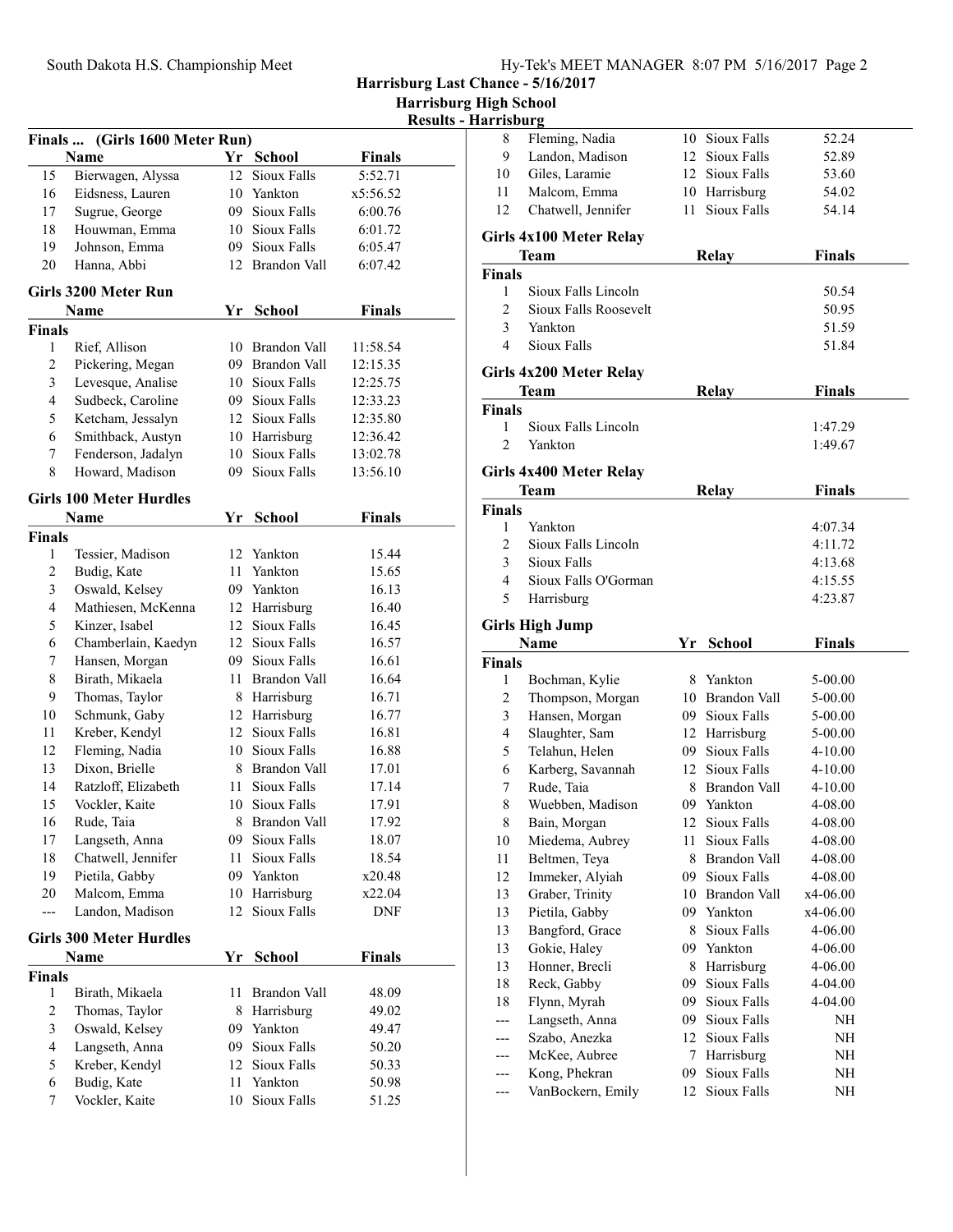Harrisburg Last Chance - 5/16/2017

Harrisburg High School

Results - Harrisburg

|                | <b>Girls Pole Vault</b>  |      |                 |               |  |
|----------------|--------------------------|------|-----------------|---------------|--|
|                | Name                     | Yr   | <b>School</b>   | <b>Finals</b> |  |
| Finals         |                          |      |                 |               |  |
| 1              | Hendrick, Hannah         | 11   | Brandon Vall    | 11-00.00      |  |
| 2              | Schiltz, Marya           | 11   | Brandon Vall    | 9-09.00       |  |
| 3              | Peltier, Sydney          |      | 09 Brandon Vall | 9-09.00       |  |
| $\overline{4}$ | White, Meagan            |      | 11 Harrisburg   | 9-03.00       |  |
| 5              | Guthmiller, Kaitlin      |      | 12 Yankton      | 9-03.00       |  |
| 6              | Vorobyeva, Irina         | 11   | Sioux Falls     | 9-03.00       |  |
| 7              | Johnson, Trinity         |      | 09 Yankton      | 8-03.00       |  |
| 7              | Burdick, Carolyne        |      | 10 Sioux Falls  | 8-03.00       |  |
|                | Clausen, Daphne          |      | 8 Sioux Falls   | NH            |  |
| ---            | Hendrick, Halayna        |      | 09 Brandon Vall | NΗ            |  |
|                | Schulte, Miranda         |      | 10 Yankton      | NH            |  |
|                | Kelley, Jadyn            |      | 10 Sioux Falls  | NΗ            |  |
| ---            | Trainor, Isabelle        | 11   | Harrisburg      | NΗ            |  |
| ---            | Rausch, Tianna           |      | 12 Sioux Falls  | NΗ            |  |
| ---            | Kennedy, Kolbi           |      | 12 Yankton      | NΗ            |  |
| ---            | Johannsen, Jacee         | 09.  | Sioux Falls     | NΗ            |  |
|                | <b>Girls Long Jump</b>   |      |                 |               |  |
|                | <b>Name</b>              | Yr   | <b>School</b>   | <b>Finals</b> |  |
| <b>Finals</b>  |                          |      |                 |               |  |
| 1              | Heier, Ryley             | 11 - | Sioux Falls     | 18-01.00      |  |
| $\overline{c}$ | Boomsma, Jaiden          |      | 09 Yankton      | 17-09.00      |  |
| 3              | Wambach, Sydney          |      | 09 Sioux Falls  | 16-10.50      |  |
| 4              | Bisgard, Sophie          |      | 12 Yankton      | 16-10.00      |  |
| 5              | Dal, Josephine           |      | 10 Sioux Falls  | J16-10.00     |  |
| 6              | Mohr, Michaela           | 11 - | Sioux Falls     | 16-06.50      |  |
| 7              | Hale, Lindsey            |      | 12 Yankton      | 16-04.50      |  |
| 8              | Kreber, Kendyl           |      | 12 Sioux Falls  | 16-02.50      |  |
| 9              | Fischer, Makaylee        |      | 09 Harrisburg   | 16-02.00      |  |
| 10             | Reinhardt, Jess          |      | 10 Yankton      | x16-01.00     |  |
| 11             | Klinkhammer, Felicity    |      | 11 Brandon Vall | 15-09.00      |  |
| 12             | Miedema, Aubrey          |      | 11 Sioux Falls  | 15-07.50      |  |
| 12             | Thorson, Avery           |      | 11 Harrisburg   | 15-07.50      |  |
| 14             | Richardson, Bre          |      | 12 Sioux Falls  | 15-06.00      |  |
| 14             | VanBockern, Emily        |      | 12 Sioux Falls  | 15-06.00      |  |
| 14             | Rippentrop, Cassidy      | 11   | Harrisburg      | 15-06.00      |  |
| 17             | LeeBurton, Megan         | 12   | Sioux Falls     | 15-01.00      |  |
| 18             | Suhr, Katie              | 12   | Harrisburg      | x14-11.00     |  |
| 19             | Zajicek, Elsie           | 12   | Brandon Vall    | 14-10.50      |  |
| ---            | Pierret, Anna            | 11   | Sioux Falls     | ND            |  |
|                | Justus, Liberty          | 11   | Sioux Falls     | ND            |  |
| ---            | Law, Trinity             |      | 10 Brandon Vall | ND            |  |
| ---            | Holcomb, Elise           | 12   | Sioux Falls     | ND            |  |
|                | <b>Girls Triple Jump</b> |      |                 |               |  |
|                | Name                     | Yr   | <b>School</b>   | <b>Finals</b> |  |
| Finals         |                          |      |                 |               |  |
| 1              | Bisgard, Sophie          | 12   | Yankton         | 36-05.50      |  |
| $\sqrt{2}$     | Szabo, Anezka            |      | 12 Sioux Falls  | 35-08.00      |  |
| $\mathfrak{Z}$ | Wambach, Sydney          |      | 09 Sioux Falls  | 34-11.50      |  |
| 4              | Hale, Lindsey            | 12   | Yankton         | J34-11.50     |  |
| 5              | Rippentrop, Cassidy      | 11   | Harrisburg      | 34-06.00      |  |

| 6                       | Thorson, Avery                    | 11 | Harrisburg                   | 34-04.50      |  |
|-------------------------|-----------------------------------|----|------------------------------|---------------|--|
| 7                       | Richardson, Bre                   | 12 | Sioux Falls                  | 34-02.00      |  |
| $\,$ $\,$               | Hoesing, Paige                    |    | 09 Yankton                   | 34-00.00      |  |
| 9                       | Law, Trinity                      | 10 | Brandon Vall                 | 33-02.50      |  |
| 10                      | VanBockern, Emily                 |    | 12 Sioux Falls               | 33-01.00      |  |
| 11                      | Reinhardt, Jess                   |    | 10 Yankton                   | x33-00.00     |  |
| 12                      | Kolb, Elizabeth                   | 10 | Sioux Falls                  | 32-06.50      |  |
| 13                      | Mueller, Millie                   | 09 | Sioux Falls                  | 31-10.00      |  |
| 14                      | Holcomb, Elise                    | 12 | Sioux Falls                  | 31-09.00      |  |
| 15                      | Klinkhammer, Felicity             | 11 | Brandon Vall                 | 31-05.50      |  |
| ---                     | Heier, Ryley                      | 11 | Sioux Falls                  | ND            |  |
| ---                     | Zajicek, Elsie                    | 12 | Brandon Vall                 | ND            |  |
| ---                     | White, Meagan                     | 11 | Harrisburg                   | ND            |  |
| $---$                   | Justus, Liberty                   | 11 | Sioux Falls                  | ND            |  |
| $---$                   | Miedema, Aubrey                   | 11 | Sioux Falls                  | ND            |  |
|                         |                                   |    |                              |               |  |
|                         | Girls Shot Put<br><b>Name</b>     |    | <b>School</b>                |               |  |
| <b>Finals</b>           |                                   | Yr |                              | <b>Finals</b> |  |
| 1                       | Greer, Jasmine                    | 09 | Sioux Falls                  | 41-02.00      |  |
| $\overline{c}$          | Brady, Lexie                      | 8  | Sioux Falls                  | 39-02.50      |  |
| 3                       | Klamm, Libby                      | 12 | Brandon Vall                 | 38-05.50      |  |
| 4                       | Sayler, Jenna                     |    | 10 Sioux Falls               | 37-09.50      |  |
| 5                       | Bindert, Becca                    | 12 | Sioux Falls                  | 37-07.50      |  |
| 6                       | Lindner, Ali                      | 11 | Harrisburg                   | 36-05.50      |  |
| 7                       | Cornemann, Kami                   | 12 | Yankton                      | 35-09.50      |  |
| $\,$ $\,$               | Haase, Carson                     | 12 | Brandon Vall                 | 35-08.00      |  |
| 9                       | Papstein, Aurora                  | 11 | Yankton                      | 35-06.50      |  |
|                         | Oleson, Jessica                   | 11 | Sioux Falls                  |               |  |
| 10                      |                                   |    |                              | 34-09.50      |  |
| 11                      | Rohrer, Raylynn<br>Harkin, Hailey | 11 | Sioux Falls                  | 33-08.00      |  |
| 12                      |                                   | 11 | 10 Harrisburg<br>Sioux Falls | 32-09.50      |  |
| 13<br>14                | Engel, Allison                    |    |                              | 32-09.00      |  |
|                         | Hall, Jamie                       | 8  | Harrisburg                   | 32-06.00      |  |
| 15                      | Dicus, Aubri                      | 09 | Sioux Falls                  | 32-01.50      |  |
| 16                      | Sorenson, Tominee                 | 12 | Sioux Falls                  | x32-00.00     |  |
| 17                      | Behrens, Hannah                   | 09 | Brandon Vall                 | 31-11.50      |  |
| 18                      | Ward, Kira                        | 12 | Sioux Falls                  | 30-08.00      |  |
| 19                      | Tuschen, Shayla                   | 09 | Sioux Falls                  | x30-06.50     |  |
| 20                      | Fedders, Sadie                    |    | 09 Yankton                   | 29-10.00      |  |
| 21                      | Heintz, Cassie                    |    | 10 Sioux Falls               | 29-08.00      |  |
| 22                      | Larson, Britta                    | 09 | Harrisburg                   | x29-07.50     |  |
| 23                      | Sayler, Josie                     | 12 | Yankton                      | x23-10.50     |  |
| ---                     | Swanson, Reilly                   | 11 | Sioux Falls                  | ND            |  |
|                         | <b>Girls Discus Throw</b>         |    |                              |               |  |
|                         | Name                              | Yr | <b>School</b>                | <b>Finals</b> |  |
| Finals                  |                                   |    |                              |               |  |
| 1                       | Haase, Carson                     | 12 | <b>Brandon Vall</b>          | 124-05        |  |
| 2                       | Bindert, Becca                    | 12 | <b>Sioux Falls</b>           | 124-03        |  |
| 3                       | Lindner, Ali                      | 11 | Harrisburg                   | 118-03        |  |
| $\overline{\mathbf{4}}$ | Tuschen, Shayla                   | 09 | <b>Sioux Falls</b>           | 115-03        |  |
| 5                       | Brady, Lexie                      | 8  | Sioux Falls                  | 111-09.50     |  |
| 6                       | Hughes, Morgan                    | 10 | Sioux Falls                  | 108-08.50     |  |
| $\boldsymbol{7}$        | Rohrer, Raylynn                   | 11 | Sioux Falls                  | 108-07        |  |
| $\,$ $\,$               | Papstein, Aurora                  | 11 | Yankton                      | 106-05        |  |
| 9                       | Dicus, Aubri                      | 09 | Sioux Falls                  | 104-06        |  |
|                         |                                   |    |                              |               |  |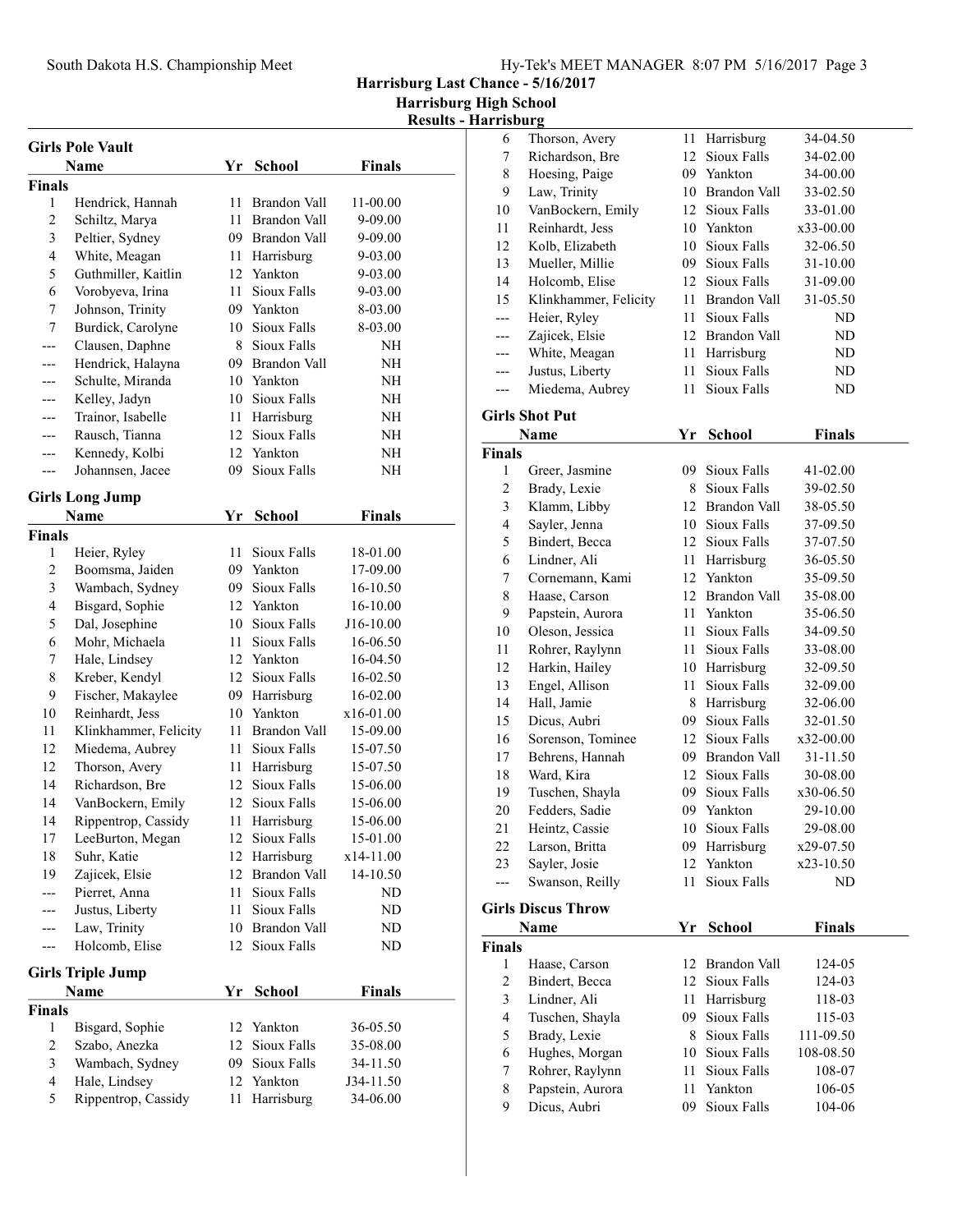Harrisburg Last Chance - 5/16/2017

Harrisburg High School Results - Harrisburg

|               | Finals  (Girls Discus Throw)       |    |                 |               |  |
|---------------|------------------------------------|----|-----------------|---------------|--|
|               | Name                               | Yr | <b>School</b>   | <b>Finals</b> |  |
| 10            | Greer, Jasmine                     |    | 09 Sioux Falls  | 101-04.50     |  |
| 11            | Engel, Allison                     |    | 11 Sioux Falls  | 100-11        |  |
| 12            | Hall, Miranda                      |    | 12 Harrisburg   | 100-09        |  |
| 13            | Holmes, Ellie                      |    | 11 Brandon Vall | 99-01         |  |
| 14            | Oleson, Jessica                    |    | 11 Sioux Falls  | x96-11        |  |
| 15            | Fedders, Sadie                     |    | 09 Yankton      | 96-01         |  |
| 16            | Heintz, Cassie                     |    | 10 Sioux Falls  | 95-01         |  |
| 17            | Sayler, Josie                      |    | 12 Yankton      | 94-02         |  |
| 18            | Trout, Sydney                      |    | 12 Brandon Vall | 93-03         |  |
| 19            | Shubert, Kenzie                    |    | 12 Sioux Falls  | x91-01        |  |
| 20            | Behrens, Hannah                    |    | 09 Brandon Vall | x86-11.50     |  |
| 21            | Miller, Elizabeth                  |    | 11 Harrisburg   | 85-06         |  |
| 22            | Eide, Hannah                       |    | 11 Yankton      | x83-07        |  |
| 23            | Voss, Makenzie                     |    | 10 Harrisburg   | x72-03        |  |
| $---$         | Swanson, Reilly                    | 11 | Sioux Falls     | ND            |  |
|               | <b>Boys 100 Meter Dash</b>         |    |                 |               |  |
|               | Name                               | Yr | <b>School</b>   | <b>Finals</b> |  |
| <b>Finals</b> |                                    |    |                 |               |  |
| 1             | Petersen, Braiden                  |    | 11 Brandon Vall | 11.12         |  |
| 2             | Anderson, Jack                     |    | 11 Harrisburg   | 11.30         |  |
| 3             | Reisdorfer, Thuro                  |    | 12 Sioux Falls  | 11.35         |  |
| 4             | Varns, Nate                        |    | 11 Sioux Falls  | 11.53         |  |
| 5             | Bauer, Canyon                      |    | 10 Sioux Falls  | 11.54         |  |
| 6             | Kruse, Payton                      |    | 12 Sioux Falls  | 11.55         |  |
| 7             | Reindl, Trey                       |    | 10 Brandon Vall | 11.55         |  |
| 8             | Hester, Demaerio                   |    | 11 Sioux Falls  | 11.58         |  |
| 9             | Kpeayeh, Tupak                     |    | 10 Sioux Falls  | 11.63         |  |
| 10            | Jones, Tres                        |    | 11 Sioux Falls  | 11.65         |  |
| 11            | Winters, Justin                    |    | 12 Harrisburg   | 11.73         |  |
| 12            | Meyers, Jack                       |    | 11 Sioux Falls  | 11.74         |  |
| 13            | Fitch, Eric                        |    | 12 Yankton      | 11.74         |  |
| 14            | Thomas, Jamie                      |    | 09 Sioux Falls  | 11.94         |  |
| 15            | Chear, Hunter                      |    | 10 Harrisburg   | 11.95         |  |
| 16            | Clemens, Cole                      |    | 11 Sioux Falls  | 11.96         |  |
| 17            | Shaw, Jerome                       |    | 10 Sioux Falls  | 11.98         |  |
| 18            | Antrobus, Hunter                   |    | 10 Yankton      | 12.05         |  |
| 19            | Nemec, Joey                        | 8  | Brandon Vall    | 12.06         |  |
| 20            | Moshoeshoe, Mosa                   | 12 | Sioux Falls     | x12.07        |  |
| 21            | Rolfson, Mason                     |    | 8 Brandon Vall  | x12.14        |  |
| 22            | Burnison, Sam                      |    | 12 Sioux Falls  | 12.28         |  |
| 23            | Diedrich, Aiden                    |    | 10 Sioux Falls  | x12.45        |  |
| 24            | Rauscher, Robert                   |    | 09 Yankton      | 12.81         |  |
| 25            | Furula, Wilson                     | 10 | Sioux Falls     | x14.44        |  |
|               | <b>Boys 200 Meter Dash</b><br>Name | Yr | <b>School</b>   | <b>Finals</b> |  |
| <b>Finals</b> |                                    |    |                 |               |  |
| 1             | Petersen, Braiden                  | 11 | Brandon Vall    | 22.19         |  |
| 2             | McKinney, Ethan                    |    | 12 Sioux Falls  | 22.39         |  |
| 3             | Reuter, Andrew                     | 12 | Sioux Falls     | 22.84         |  |
| 4             | Reindl, Trey                       |    | 10 Brandon Vall | 22.86         |  |
| 5             | Kolbeck, Wilson                    |    | 12 Brandon Vall | 23.10         |  |
| 6             | Longer, Garang                     | 10 | Sioux Falls     | 23.19         |  |

| 1151) 411 2 |                  |     |                |        |  |
|-------------|------------------|-----|----------------|--------|--|
| 7           | Bauer, Canyon    | 10  | Sioux Falls    | 23.24  |  |
| 8           | Kruse, Payton    |     | 12 Sioux Falls | 23.35  |  |
| 9           | Ladu, Zaki       | 10  | Sioux Falls    | 23.51  |  |
| 10          | House, James     | 12  | Brandon Vall   | x23.68 |  |
| 11          | Kpeayeh, Tupak   |     | 10 Sioux Falls | 23.70  |  |
| 12          | Hirsch, Adam     | 11  | Sioux Falls    | 23.75  |  |
| 13          | Winters, Justin  |     | 12 Harrisburg  | 23.79  |  |
| 14          | Salava, Tiegen   | 11  | Sioux Falls    | 23.83  |  |
| 15          | Hagler, Richard  | 11. | Sioux Falls    | 23.91  |  |
| 16          | Nave, Jymell     |     | 11 Sioux Falls | 23.97  |  |
| 17          | Meyers, Jack     | 11  | Sioux Falls    | 24.25  |  |
| 18          | Blount, Beau     | 10. | Sioux Falls    | x24.56 |  |
| 19          | Moshoeshoe, Mosa |     | 12 Sioux Falls | x24.61 |  |
| 20          | Chear, Hunter    |     | 10 Harrisburg  | 25.00  |  |
| 21          | Lafave, Thomas   | 10  | Yankton        | 25.62  |  |
|             |                  |     |                |        |  |

## Boys 400 Meter Dash

|                | Name               | Yr              | <b>School</b>       | <b>Finals</b> |  |
|----------------|--------------------|-----------------|---------------------|---------------|--|
| Finals         |                    |                 |                     |               |  |
| 1              | Reuter, Andrew     |                 | 12 Sioux Falls      | 51.15         |  |
| $\overline{c}$ | Longer, Garang     | 10 <sup>1</sup> | Sioux Falls         | 51.35         |  |
| 3              | House, James       |                 | 12 Brandon Vall     | 51.69         |  |
| $\overline{4}$ | Eckert, Jace       | 12              | Harrisburg          | 53.22         |  |
| 5              | Jones, Tres        | 11              | Sioux Falls         | 53.32         |  |
| 6              | Sarbacker, Isaac   | 09              | Sioux Falls         | 53.41         |  |
| 7              | Blount, Beau       |                 | 10 Sioux Falls      | x53.77        |  |
| 8              | Cain, Elliot       |                 | 12 Harrisburg       | 53.88         |  |
| 9              | Ahrendt, Nick      | 12              | Sioux Falls         | 54.06         |  |
| 10             | Iverson, Seth      | 12              | Sioux Falls         | 54.14         |  |
| 11             | Woodall, Nathan    | 11              | Sioux Falls         | 54.42         |  |
| 12             | Rames, Jacob       |                 | 12 Sioux Falls      | 54.83         |  |
| 13             | Leach, Nick        | 11              | Sioux Falls         | 55.62         |  |
| 14             | Kearney, Hunter    | 11              | Sioux Falls         | 56.13         |  |
| 15             | Fitch, Eric        |                 | 12 Yankton          | 56.16         |  |
| 16             | Fischer, Jackson   |                 | 10 Sioux Falls      | 56.27         |  |
| 17             | Bruggeman, Cade    | 11              | Harrisburg          | 56.78         |  |
| 18             | Eichacker, Ryan    |                 | 09 Yankton          | 56.83         |  |
| 19             | Akol, Tong         | 11              | Sioux Falls         | x56.88        |  |
| 20             | Gillespie, Kevin   | 11              | <b>Brandon Vall</b> | 57.05         |  |
| 21             | Frick, Austin      | 8               | Yankton             | 57.15         |  |
| 22             | Huitt, Bryce       | 09              | Sioux Falls         | 57.35         |  |
| 23             | Versluys, Dylan    |                 | 10 Sioux Falls      | x57.40        |  |
|                | Boys 800 Meter Run |                 |                     |               |  |
|                | <b>Name</b>        | Yr              | <b>School</b>       | <b>Finals</b> |  |
| Finals         |                    |                 |                     |               |  |
| 1              | Peters, Gabe       | 12              | Sioux Falls         | 1:56.60       |  |
| $\gamma$       | Pierson Dylan      |                 | 11 Sioux Falle      | 1.5971        |  |

|    | I GWIS, GAUG       |     | т∠ рнятаны      | 1.JU.UU |
|----|--------------------|-----|-----------------|---------|
| 2  | Pierson, Dylan     | 11. | Sioux Falls     | 1:59.71 |
| 3  | Dannenbring, Brady |     | 09 Sioux Falls  | 2:00.59 |
| 4  | Johnson, Wil       |     | 12 Harrisburg   | 2:01.04 |
| 5  | Johnson, Davis     |     | 12 Sioux Falls  | 2:01.68 |
| 6  | Wilde, Max         |     | 11 Brandon Vall | 2:02.04 |
| 7  | Zahn, Topher       |     | 11 Sioux Falls  | 2:02.21 |
| 8  | Vigants, Austin    |     | 8 Brandon Vall  | 2:02.28 |
| 9  | Bonheur, Mvuyekure |     | 11 Sioux Falls  | 2:02.73 |
| 10 | Klitzke, Henry     |     | 12 Sioux Falls  | 2:03.34 |
|    |                    |     |                 |         |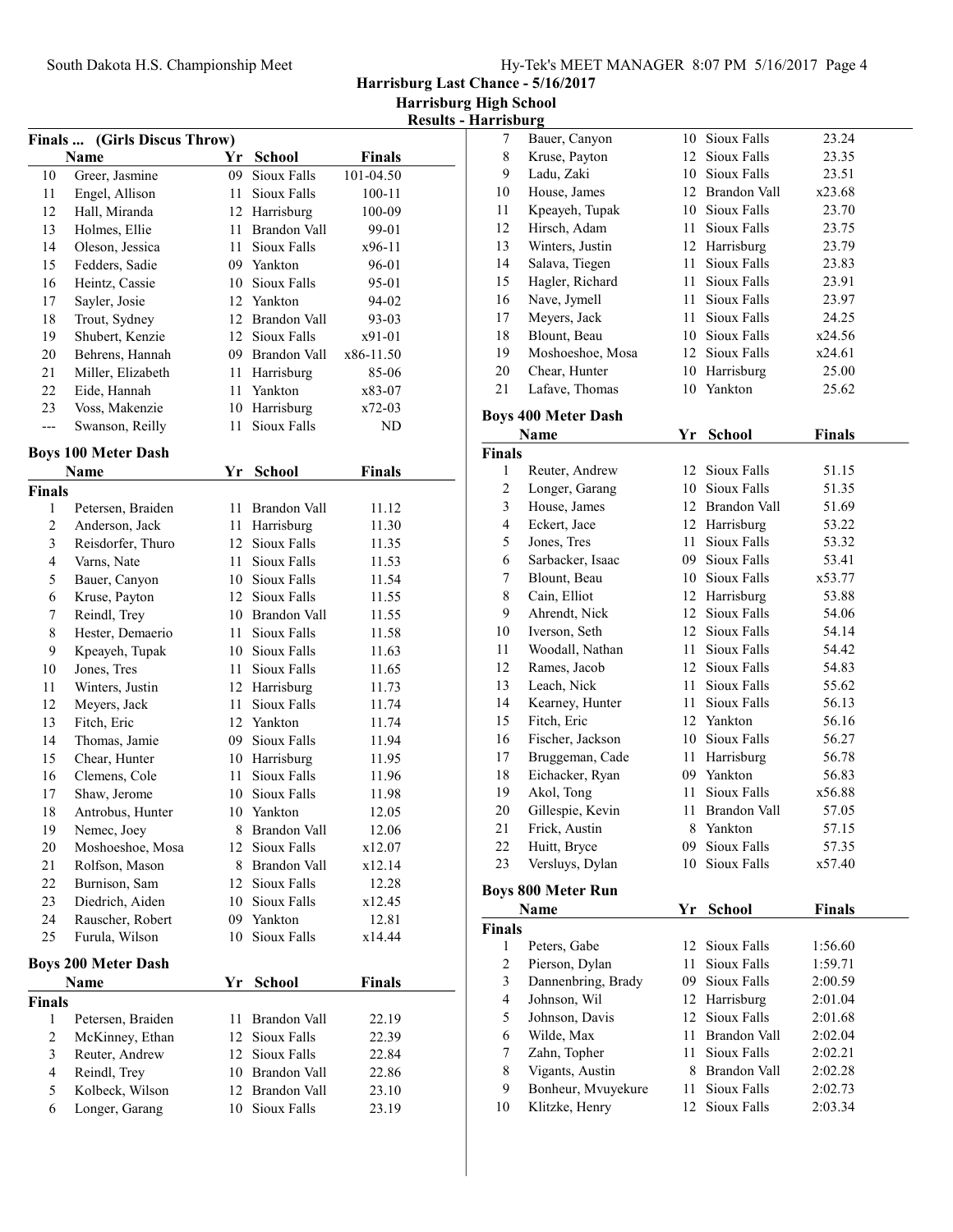|  |  |  | Hy-Tek's MEET MANAGER 8:07 PM 5/16/2017 Page 5 |  |  |  |
|--|--|--|------------------------------------------------|--|--|--|
|--|--|--|------------------------------------------------|--|--|--|

Harrisburg Last Chance - 5/16/2017

Harrisburg High School

Results - Harrisburg

| (Boys 800 Meter Run)<br><b>Finals</b> |                            |      |                 |               |  |  |  |
|---------------------------------------|----------------------------|------|-----------------|---------------|--|--|--|
|                                       | Name                       |      | Yr School       | <b>Finals</b> |  |  |  |
| 11                                    | Richards, Noah             |      | 12 Sioux Falls  | 2:04.86       |  |  |  |
| 12                                    | Howes, Will                |      | 10 Sioux Falls  | 2:05.07       |  |  |  |
| 13                                    | Wipf, Nick                 |      | 10 Harrisburg   | 2:06.12       |  |  |  |
| 14                                    | Hardie, Cole               |      | 09 Sioux Falls  | 2:06.14       |  |  |  |
| 15                                    | Slaba, Jayden              |      | 11 Sioux Falls  | 2:06.21       |  |  |  |
| 16                                    | Krull, Josh                |      | 10 Harrisburg   | 2:06.64       |  |  |  |
| 17                                    | Auen, Bailey               |      | 10 Sioux Falls  | x2:07.24      |  |  |  |
| 18                                    | Mashlan, Carson            |      | 8 Brandon Vall  | 2:07.91       |  |  |  |
| 19                                    | Mahamed, Shodo             | 11 - | Sioux Falls     | x2:08.14      |  |  |  |
| 20                                    | Bentz, Will                | 12   | Sioux Falls     | 2:10.80       |  |  |  |
| 21                                    | Sylliaasen, Cole           |      | 09 Brandon Vall | x2:11.86      |  |  |  |
| 22                                    | Meyer, Jackosn             |      | 09 Sioux Falls  | x2:12.87      |  |  |  |
| 23                                    | Anderson, Noah             |      | 10 Yankton      | 2:18.96       |  |  |  |
| 24                                    | Paulson, Jay               |      | 10 Yankton      | 2:23.18       |  |  |  |
| 25                                    | Neu, Johnny                | 10   | Yankton         | 2:25.23       |  |  |  |
|                                       | <b>Boys 1600 Meter Run</b> |      |                 |               |  |  |  |
|                                       | Name                       | Yr   | <b>School</b>   | <b>Finals</b> |  |  |  |
| <b>Finals</b>                         |                            |      |                 |               |  |  |  |
| 1                                     | Hanna, Jakob               | 12   | Brandon Vall    | 4:21.01       |  |  |  |
| 2                                     | Sadi, Jonas                |      | 11 Sioux Falls  | 4:39.59       |  |  |  |
| 3                                     | Bita, Merci                |      | 09 Sioux Falls  | 4:39.84       |  |  |  |
| 4                                     | Auch, Alexander            |      | 12 Harrisburg   | 4:42.95       |  |  |  |
| 5                                     | Cheever, Eli               |      | 09 Brandon Vall | 4:46.61       |  |  |  |
| 6                                     | Chesley, Blake             |      | 12 Sioux Falls  | 4:47.91       |  |  |  |
| 7                                     | Lauer, Andrew              |      | 09 Sioux Falls  | 4:50.85       |  |  |  |
| 8                                     | Fendrich, Gabe             |      | 10 Sioux Falls  | 4:53.56       |  |  |  |
| 9                                     | Hilger, Dylan              |      | 09 Sioux Falls  | 4:55.79       |  |  |  |
| 10                                    | Elkin, Brit                | 8.   | Brandon Vall    | 4:58.01       |  |  |  |
| 11                                    | Derr, Eric                 | 11 - | Sioux Falls     | 4:59.12       |  |  |  |
| 12                                    | Powell, Josh               |      | 12 Brandon Vall | x4:59.18      |  |  |  |
| 13                                    | Rumsey, Cole               |      | 09 Yankton      | 5:00.54       |  |  |  |
| 14                                    | Welker, Mason              |      | 09 Yankton      | 5:00.57       |  |  |  |
| 15                                    | Jaimes, Diego              |      | 10 Sioux Falls  | 5:00.60       |  |  |  |
| 16                                    | Hackman, Tyler             |      | 10 Sioux Falls  | 5:02.32       |  |  |  |
| 17                                    | Spader, Michael            |      | 09 Harrisburg   | 5:02.55       |  |  |  |
| 18                                    | Walter, Alex               | 11   | Sioux Falls     | x5:04.67      |  |  |  |
| 19                                    | Ptak, Ryan                 | 09   | Harrisburg      | 5:04.88       |  |  |  |
| 20                                    | Knox, Matt                 | 12   | Sioux Falls     | 5:13.06       |  |  |  |
| 21                                    | Ripperda, TJ               | 11   | Sioux Falls     | 5:16.72       |  |  |  |
| 22                                    | Hove, Alex                 | 09   | Sioux Falls     | x5:26.39      |  |  |  |
|                                       | <b>Boys 3200 Meter Run</b> |      |                 |               |  |  |  |
|                                       | <b>Name</b>                | Yr   | <b>School</b>   | <b>Finals</b> |  |  |  |
| <b>Finals</b>                         |                            |      |                 |               |  |  |  |
| 1                                     | Mohamud, Ayub              | 10   | Sioux Falls     | 10:41.30      |  |  |  |
| $\overline{2}$                        | Baneta, Abdisa             | 10   | Sioux Falls     | 11:03.04      |  |  |  |
| 3                                     | Ferri, Colin               | 10   | Sioux Falls     | 11:03.76      |  |  |  |
| 4                                     | Lather, Chase              | 09   | Sioux Falls     | 11:04.13      |  |  |  |
| 5                                     | Woolridge, Jacob           | 09   | Sioux Falls     | 11:07.07      |  |  |  |
| 6                                     | Whempner, Jacob            | 12   | Sioux Falls     | 11:24.71      |  |  |  |
| 7                                     | Jaimes, Diego              | 10   | Sioux Falls     | x11:32.60     |  |  |  |
| 8                                     | Hentschel, Zach            | 09   | Brandon Vall    | 11:50.55      |  |  |  |

|                | <b>Boys 110 Meter Hurdles</b> |      |                 |               |  |
|----------------|-------------------------------|------|-----------------|---------------|--|
|                | Name                          | Yr   | <b>School</b>   | <b>Finals</b> |  |
| Finals         |                               |      |                 |               |  |
| 1              | Walls, Bryce                  | 12   | Sioux Falls     | 15.62         |  |
| $\overline{c}$ | Kolbeck, Wilson               |      | 12 Brandon Vall | 15.63         |  |
| $\mathfrak{Z}$ | Lokonobei, Lawerence          |      | 10 Sioux Falls  | 15.64         |  |
| $\overline{4}$ | Vandentop, Wyatt              | 09   | Sioux Falls     | 16.38         |  |
| 5              | Hertz, Alex                   | 11 - | Sioux Falls     | 16.49         |  |
| 6              | Baloun, Seth                  | 11 - | Sioux Falls     | 16.52         |  |
| 7              | Wermers, Ray                  |      | 11 Yankton      | 16.85         |  |
| 8              | Timmer, Peyton                |      | 11 Harrisburg   | 16.86         |  |
| 9              | Folsland, JD                  |      | 10 Sioux Falls  | 17.09         |  |
| 10             | Walker, Brock                 | 11 - | Sioux Falls     | 17.37         |  |
| 11             | Treadway, Braedon             |      | 10 Sioux Falls  | 17.38         |  |
| 12             | Ladu, Mark                    |      | 12 Sioux Falls  | 17.51         |  |
| 13             | Kondolo, Junior               |      | 09 Sioux Falls  | 17.51         |  |
| 14             | House, James                  |      | 12 Brandon Vall | 17.51         |  |
| 15             | Simon, Thomas                 |      | 12 Sioux Falls  | 17.60         |  |
| 16             | White, Jon                    |      | 11 Harrisburg   | 17.98         |  |
| 17             | Warmbein, Dominique           |      | 12 Sioux Falls  | x18.51        |  |
| 18             | Northon, Zach                 |      | 09 Sioux Falls  | 18.71         |  |
| 19             | Van Hemert, Jesse             |      | 09 Brandon Vall | 19.16         |  |
| 20             | Eichacker, Nathan             |      | 11 Yankton      | 19.38         |  |
| 21             | O'Hara, Tate                  | 11   | Yankton         | 19.74         |  |
| 22             | Lillie, Kyler                 | 09   | Yankton         | x20.61        |  |
|                | <b>Boys 300 Meter Hurdles</b> |      |                 |               |  |
|                | Name                          | Yr   | School          | <b>Finals</b> |  |
| Finals         |                               |      |                 |               |  |
| 1              | Donahoe, Josh                 | 11   | Brandon Vall    | 40.88         |  |
| $\overline{2}$ | Kolbeck, Wilson               |      | 12 Brandon Vall | 41.43         |  |
| $\mathfrak{Z}$ | Walls, Bryce                  |      | 12 Sioux Falls  | 42.53         |  |
| 4              | Lokonobei, Lawerence          |      | 10 Sioux Falls  | 42.69         |  |
| 5              | Vandentop, Wyatt              |      | 09 Sioux Falls  | 43.07         |  |
| 6              | Fuller, Brooks                |      | 11 Harrisburg   | 43.15         |  |
| 7              | Northon, Zach                 |      | 09 Sioux Falls  | 43.72         |  |
| 8              | Walker, Brock                 | 11 - | Sioux Falls     | 43.74         |  |
| 9              | Redd, Malik                   | 11 - | Sioux Falls     | 43.87         |  |
| 10             | Freese, Nate                  | 10   | Sioux Falls     | 44.05         |  |
| 11             | Ladu, Mark                    |      | 12 Sioux Falls  | 44.17         |  |
| 12             | Bizimana, David               | 11 - | Sioux Falls     | 44.31         |  |
| 13             | Simon, Thomas                 | 12   | Sioux Falls     | 44.52         |  |
| 14             | Hertz, Alex                   | 11   | Sioux Falls     | 44.71         |  |
| 15             | Van Hemert, Jesse             | 09   | Brandon Vall    | 44.90         |  |
| 16             | Beeson, Paris                 | 09   | Yankton         | 45.04         |  |
| 17             | Hamilton, Breken              |      | 09 Harrisburg   | 45.33         |  |
| 18             | Harris, Max                   |      | 12 Brandon Vall | x46.54        |  |
| 19             | Baloun, Seth                  | 11   | Sioux Falls     | 46.56         |  |
| 20             | Kondolo, Junior               | 09   | Sioux Falls     | x46.70        |  |
| 21             | Merkley, Hunter               | 09   | Sioux Falls     | x46.95        |  |
| 22             | Krouse, Mathew                |      | 09 Harrisburg   | 47.15         |  |
| 23             | Eichacker, Nathan             | 11   | Yankton         | 48.49         |  |
| 24             |                               |      |                 |               |  |
|                |                               | 11   | Yankton         |               |  |
| ---            | O'Hara, Tate<br>White, Jon    | 11   | Harrisburg      | 48.77<br>DNF  |  |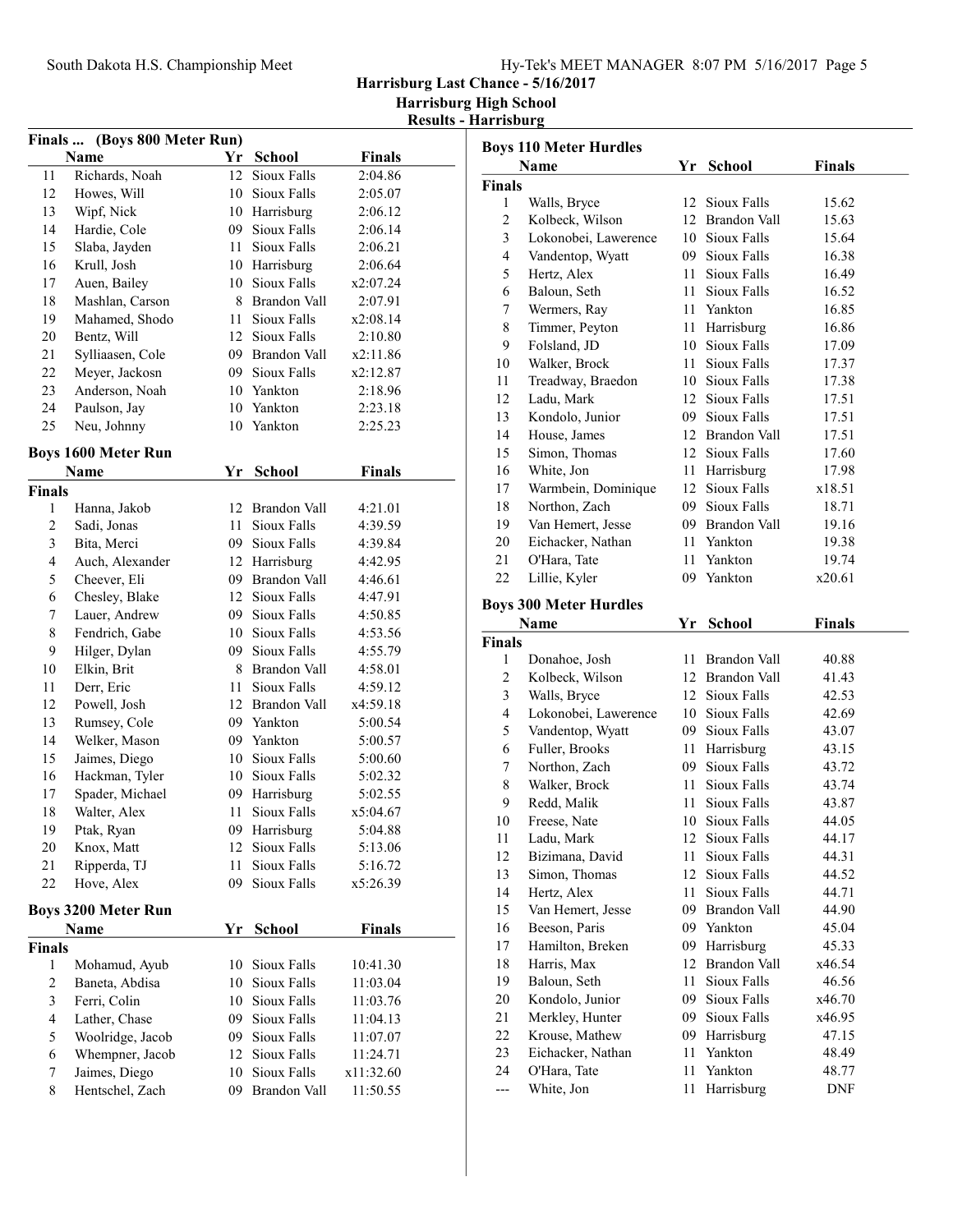## South Dakota H.S. Championship Meet Hy-Tek's MEET MANAGER 8:07 PM 5/16/2017 Page 6

Harrisburg Last Chance - 5/16/2017

Harrisburg High School

## Results - Harrisburg

| Relay<br><b>Finals</b><br>Sioux Falls Lincoln<br>1<br>43.25<br>2<br>Sioux Falls Roosevelt<br>43.56<br>3<br>46.54<br>Yankton<br>4<br>47.74<br><b>Brandon Valley</b><br>Sioux Falls<br>DQ<br>$---$<br><b>Boys 4x200 Meter Relay</b><br><b>Finals</b><br><b>Relay</b><br>Team<br><b>Finals</b><br>Sioux Falls Lincoln<br>$\mathbf{1}$<br>1:31.43<br>$\overline{2}$<br>Sioux Falls Roosevelt<br>1:35.37<br>$\mathfrak{Z}$<br>Yankton<br>1:35.53<br><b>Boys 4x400 Meter Relay</b><br><b>Team</b><br><b>Finals</b><br><b>Relay</b><br><b>Finals</b><br>Sioux Falls Lincoln<br>1<br>3:30.96<br>2<br>Sioux Falls O'Gorman<br>3:33.71<br>3<br>Sioux Falls Roosevelt<br>3:36.37<br>Sioux Falls<br>4<br>3:40.00<br>5<br>Yankton<br>3:45.57<br><b>Boys 4x800 Meter Relay</b><br>Team<br><b>Relay</b><br><b>Finals</b><br><b>Finals</b><br>$\mathbf{1}$<br>Sioux Falls Lincoln<br>8:26.78<br>2<br>Sioux Falls Roosevelt<br>9:35.49<br><b>Boys 1600 Sprint Medley</b><br><b>Finals</b><br><b>Relay</b><br>Team<br><b>Finals</b><br>Sioux Falls Lincoln<br>1<br>3:45.44<br><b>Boys High Jump</b><br>Name<br>Finals<br>Yr School<br><b>Finals</b><br>1<br>11 Sioux Falls<br>Flanagan, Shiloh<br>6-03.00<br>2 Weldon, Damarcus<br>09 Sioux Falls<br>6-03.00<br>3<br>Oltoff, Carter<br>10 Brandon Vall<br>6-01.00<br>4<br>Redd, Sharif<br>09<br>Sioux Falls<br>5-11.00<br>5<br>Altenburg, Chase<br>11<br>Harrisburg<br>5-11.00<br>Kinsley, Chris<br>12 Yankton<br>6<br>5-11.00<br>7<br>Sutcliffe, Sam<br>Sioux Falls<br>11<br>5-09.00<br>8<br>11<br>Sioux Falls<br>Struck, Isaac<br>5-09.00<br>9<br>McCann, Ty<br>09 Brandon Vall<br>5-09.00<br>10<br>Schmidt, Trevor<br>11<br>Sioux Falls<br>5-07.00<br>Yankton<br>10<br>Mors, Matthew<br>8<br>5-07.00<br>Folsland, JD<br>Sioux Falls<br>10<br>10<br>5-07.00<br>Peterson, Cayden<br>09 Yankton<br>NH<br>Popkes, Nathan<br>Sioux Falls<br>10<br>NΗ<br>Simon, Thomas<br>Sioux Falls<br>12<br>NH<br>Lloyd, Aiden<br>8<br>Brandon Vall<br>NH |     | <b>Boys 4x100 Meter Relay</b> |    |             |               |  |
|-------------------------------------------------------------------------------------------------------------------------------------------------------------------------------------------------------------------------------------------------------------------------------------------------------------------------------------------------------------------------------------------------------------------------------------------------------------------------------------------------------------------------------------------------------------------------------------------------------------------------------------------------------------------------------------------------------------------------------------------------------------------------------------------------------------------------------------------------------------------------------------------------------------------------------------------------------------------------------------------------------------------------------------------------------------------------------------------------------------------------------------------------------------------------------------------------------------------------------------------------------------------------------------------------------------------------------------------------------------------------------------------------------------------------------------------------------------------------------------------------------------------------------------------------------------------------------------------------------------------------------------------------------------------------------------------------------------------------------------------------------------------------------------------------------------------------------------------------------------------------------------------------------------------------------------------------------------------------|-----|-------------------------------|----|-------------|---------------|--|
|                                                                                                                                                                                                                                                                                                                                                                                                                                                                                                                                                                                                                                                                                                                                                                                                                                                                                                                                                                                                                                                                                                                                                                                                                                                                                                                                                                                                                                                                                                                                                                                                                                                                                                                                                                                                                                                                                                                                                                         |     | Team                          |    |             | <b>Finals</b> |  |
|                                                                                                                                                                                                                                                                                                                                                                                                                                                                                                                                                                                                                                                                                                                                                                                                                                                                                                                                                                                                                                                                                                                                                                                                                                                                                                                                                                                                                                                                                                                                                                                                                                                                                                                                                                                                                                                                                                                                                                         |     |                               |    |             |               |  |
|                                                                                                                                                                                                                                                                                                                                                                                                                                                                                                                                                                                                                                                                                                                                                                                                                                                                                                                                                                                                                                                                                                                                                                                                                                                                                                                                                                                                                                                                                                                                                                                                                                                                                                                                                                                                                                                                                                                                                                         |     |                               |    |             |               |  |
|                                                                                                                                                                                                                                                                                                                                                                                                                                                                                                                                                                                                                                                                                                                                                                                                                                                                                                                                                                                                                                                                                                                                                                                                                                                                                                                                                                                                                                                                                                                                                                                                                                                                                                                                                                                                                                                                                                                                                                         |     |                               |    |             |               |  |
|                                                                                                                                                                                                                                                                                                                                                                                                                                                                                                                                                                                                                                                                                                                                                                                                                                                                                                                                                                                                                                                                                                                                                                                                                                                                                                                                                                                                                                                                                                                                                                                                                                                                                                                                                                                                                                                                                                                                                                         |     |                               |    |             |               |  |
|                                                                                                                                                                                                                                                                                                                                                                                                                                                                                                                                                                                                                                                                                                                                                                                                                                                                                                                                                                                                                                                                                                                                                                                                                                                                                                                                                                                                                                                                                                                                                                                                                                                                                                                                                                                                                                                                                                                                                                         |     |                               |    |             |               |  |
|                                                                                                                                                                                                                                                                                                                                                                                                                                                                                                                                                                                                                                                                                                                                                                                                                                                                                                                                                                                                                                                                                                                                                                                                                                                                                                                                                                                                                                                                                                                                                                                                                                                                                                                                                                                                                                                                                                                                                                         |     |                               |    |             |               |  |
|                                                                                                                                                                                                                                                                                                                                                                                                                                                                                                                                                                                                                                                                                                                                                                                                                                                                                                                                                                                                                                                                                                                                                                                                                                                                                                                                                                                                                                                                                                                                                                                                                                                                                                                                                                                                                                                                                                                                                                         |     |                               |    |             |               |  |
|                                                                                                                                                                                                                                                                                                                                                                                                                                                                                                                                                                                                                                                                                                                                                                                                                                                                                                                                                                                                                                                                                                                                                                                                                                                                                                                                                                                                                                                                                                                                                                                                                                                                                                                                                                                                                                                                                                                                                                         |     |                               |    |             |               |  |
|                                                                                                                                                                                                                                                                                                                                                                                                                                                                                                                                                                                                                                                                                                                                                                                                                                                                                                                                                                                                                                                                                                                                                                                                                                                                                                                                                                                                                                                                                                                                                                                                                                                                                                                                                                                                                                                                                                                                                                         |     |                               |    |             |               |  |
|                                                                                                                                                                                                                                                                                                                                                                                                                                                                                                                                                                                                                                                                                                                                                                                                                                                                                                                                                                                                                                                                                                                                                                                                                                                                                                                                                                                                                                                                                                                                                                                                                                                                                                                                                                                                                                                                                                                                                                         |     |                               |    |             |               |  |
|                                                                                                                                                                                                                                                                                                                                                                                                                                                                                                                                                                                                                                                                                                                                                                                                                                                                                                                                                                                                                                                                                                                                                                                                                                                                                                                                                                                                                                                                                                                                                                                                                                                                                                                                                                                                                                                                                                                                                                         |     |                               |    |             |               |  |
|                                                                                                                                                                                                                                                                                                                                                                                                                                                                                                                                                                                                                                                                                                                                                                                                                                                                                                                                                                                                                                                                                                                                                                                                                                                                                                                                                                                                                                                                                                                                                                                                                                                                                                                                                                                                                                                                                                                                                                         |     |                               |    |             |               |  |
|                                                                                                                                                                                                                                                                                                                                                                                                                                                                                                                                                                                                                                                                                                                                                                                                                                                                                                                                                                                                                                                                                                                                                                                                                                                                                                                                                                                                                                                                                                                                                                                                                                                                                                                                                                                                                                                                                                                                                                         |     |                               |    |             |               |  |
|                                                                                                                                                                                                                                                                                                                                                                                                                                                                                                                                                                                                                                                                                                                                                                                                                                                                                                                                                                                                                                                                                                                                                                                                                                                                                                                                                                                                                                                                                                                                                                                                                                                                                                                                                                                                                                                                                                                                                                         |     |                               |    |             |               |  |
|                                                                                                                                                                                                                                                                                                                                                                                                                                                                                                                                                                                                                                                                                                                                                                                                                                                                                                                                                                                                                                                                                                                                                                                                                                                                                                                                                                                                                                                                                                                                                                                                                                                                                                                                                                                                                                                                                                                                                                         |     |                               |    |             |               |  |
|                                                                                                                                                                                                                                                                                                                                                                                                                                                                                                                                                                                                                                                                                                                                                                                                                                                                                                                                                                                                                                                                                                                                                                                                                                                                                                                                                                                                                                                                                                                                                                                                                                                                                                                                                                                                                                                                                                                                                                         |     |                               |    |             |               |  |
|                                                                                                                                                                                                                                                                                                                                                                                                                                                                                                                                                                                                                                                                                                                                                                                                                                                                                                                                                                                                                                                                                                                                                                                                                                                                                                                                                                                                                                                                                                                                                                                                                                                                                                                                                                                                                                                                                                                                                                         |     |                               |    |             |               |  |
|                                                                                                                                                                                                                                                                                                                                                                                                                                                                                                                                                                                                                                                                                                                                                                                                                                                                                                                                                                                                                                                                                                                                                                                                                                                                                                                                                                                                                                                                                                                                                                                                                                                                                                                                                                                                                                                                                                                                                                         |     |                               |    |             |               |  |
|                                                                                                                                                                                                                                                                                                                                                                                                                                                                                                                                                                                                                                                                                                                                                                                                                                                                                                                                                                                                                                                                                                                                                                                                                                                                                                                                                                                                                                                                                                                                                                                                                                                                                                                                                                                                                                                                                                                                                                         |     |                               |    |             |               |  |
|                                                                                                                                                                                                                                                                                                                                                                                                                                                                                                                                                                                                                                                                                                                                                                                                                                                                                                                                                                                                                                                                                                                                                                                                                                                                                                                                                                                                                                                                                                                                                                                                                                                                                                                                                                                                                                                                                                                                                                         |     |                               |    |             |               |  |
|                                                                                                                                                                                                                                                                                                                                                                                                                                                                                                                                                                                                                                                                                                                                                                                                                                                                                                                                                                                                                                                                                                                                                                                                                                                                                                                                                                                                                                                                                                                                                                                                                                                                                                                                                                                                                                                                                                                                                                         |     |                               |    |             |               |  |
|                                                                                                                                                                                                                                                                                                                                                                                                                                                                                                                                                                                                                                                                                                                                                                                                                                                                                                                                                                                                                                                                                                                                                                                                                                                                                                                                                                                                                                                                                                                                                                                                                                                                                                                                                                                                                                                                                                                                                                         |     |                               |    |             |               |  |
|                                                                                                                                                                                                                                                                                                                                                                                                                                                                                                                                                                                                                                                                                                                                                                                                                                                                                                                                                                                                                                                                                                                                                                                                                                                                                                                                                                                                                                                                                                                                                                                                                                                                                                                                                                                                                                                                                                                                                                         |     |                               |    |             |               |  |
|                                                                                                                                                                                                                                                                                                                                                                                                                                                                                                                                                                                                                                                                                                                                                                                                                                                                                                                                                                                                                                                                                                                                                                                                                                                                                                                                                                                                                                                                                                                                                                                                                                                                                                                                                                                                                                                                                                                                                                         |     |                               |    |             |               |  |
|                                                                                                                                                                                                                                                                                                                                                                                                                                                                                                                                                                                                                                                                                                                                                                                                                                                                                                                                                                                                                                                                                                                                                                                                                                                                                                                                                                                                                                                                                                                                                                                                                                                                                                                                                                                                                                                                                                                                                                         |     |                               |    |             |               |  |
|                                                                                                                                                                                                                                                                                                                                                                                                                                                                                                                                                                                                                                                                                                                                                                                                                                                                                                                                                                                                                                                                                                                                                                                                                                                                                                                                                                                                                                                                                                                                                                                                                                                                                                                                                                                                                                                                                                                                                                         |     |                               |    |             |               |  |
|                                                                                                                                                                                                                                                                                                                                                                                                                                                                                                                                                                                                                                                                                                                                                                                                                                                                                                                                                                                                                                                                                                                                                                                                                                                                                                                                                                                                                                                                                                                                                                                                                                                                                                                                                                                                                                                                                                                                                                         |     |                               |    |             |               |  |
|                                                                                                                                                                                                                                                                                                                                                                                                                                                                                                                                                                                                                                                                                                                                                                                                                                                                                                                                                                                                                                                                                                                                                                                                                                                                                                                                                                                                                                                                                                                                                                                                                                                                                                                                                                                                                                                                                                                                                                         |     |                               |    |             |               |  |
|                                                                                                                                                                                                                                                                                                                                                                                                                                                                                                                                                                                                                                                                                                                                                                                                                                                                                                                                                                                                                                                                                                                                                                                                                                                                                                                                                                                                                                                                                                                                                                                                                                                                                                                                                                                                                                                                                                                                                                         |     |                               |    |             |               |  |
|                                                                                                                                                                                                                                                                                                                                                                                                                                                                                                                                                                                                                                                                                                                                                                                                                                                                                                                                                                                                                                                                                                                                                                                                                                                                                                                                                                                                                                                                                                                                                                                                                                                                                                                                                                                                                                                                                                                                                                         |     |                               |    |             |               |  |
|                                                                                                                                                                                                                                                                                                                                                                                                                                                                                                                                                                                                                                                                                                                                                                                                                                                                                                                                                                                                                                                                                                                                                                                                                                                                                                                                                                                                                                                                                                                                                                                                                                                                                                                                                                                                                                                                                                                                                                         |     |                               |    |             |               |  |
|                                                                                                                                                                                                                                                                                                                                                                                                                                                                                                                                                                                                                                                                                                                                                                                                                                                                                                                                                                                                                                                                                                                                                                                                                                                                                                                                                                                                                                                                                                                                                                                                                                                                                                                                                                                                                                                                                                                                                                         |     |                               |    |             |               |  |
|                                                                                                                                                                                                                                                                                                                                                                                                                                                                                                                                                                                                                                                                                                                                                                                                                                                                                                                                                                                                                                                                                                                                                                                                                                                                                                                                                                                                                                                                                                                                                                                                                                                                                                                                                                                                                                                                                                                                                                         |     |                               |    |             |               |  |
|                                                                                                                                                                                                                                                                                                                                                                                                                                                                                                                                                                                                                                                                                                                                                                                                                                                                                                                                                                                                                                                                                                                                                                                                                                                                                                                                                                                                                                                                                                                                                                                                                                                                                                                                                                                                                                                                                                                                                                         |     |                               |    |             |               |  |
|                                                                                                                                                                                                                                                                                                                                                                                                                                                                                                                                                                                                                                                                                                                                                                                                                                                                                                                                                                                                                                                                                                                                                                                                                                                                                                                                                                                                                                                                                                                                                                                                                                                                                                                                                                                                                                                                                                                                                                         |     |                               |    |             |               |  |
|                                                                                                                                                                                                                                                                                                                                                                                                                                                                                                                                                                                                                                                                                                                                                                                                                                                                                                                                                                                                                                                                                                                                                                                                                                                                                                                                                                                                                                                                                                                                                                                                                                                                                                                                                                                                                                                                                                                                                                         |     |                               |    |             |               |  |
|                                                                                                                                                                                                                                                                                                                                                                                                                                                                                                                                                                                                                                                                                                                                                                                                                                                                                                                                                                                                                                                                                                                                                                                                                                                                                                                                                                                                                                                                                                                                                                                                                                                                                                                                                                                                                                                                                                                                                                         |     |                               |    |             |               |  |
|                                                                                                                                                                                                                                                                                                                                                                                                                                                                                                                                                                                                                                                                                                                                                                                                                                                                                                                                                                                                                                                                                                                                                                                                                                                                                                                                                                                                                                                                                                                                                                                                                                                                                                                                                                                                                                                                                                                                                                         |     |                               |    |             |               |  |
|                                                                                                                                                                                                                                                                                                                                                                                                                                                                                                                                                                                                                                                                                                                                                                                                                                                                                                                                                                                                                                                                                                                                                                                                                                                                                                                                                                                                                                                                                                                                                                                                                                                                                                                                                                                                                                                                                                                                                                         |     |                               |    |             |               |  |
|                                                                                                                                                                                                                                                                                                                                                                                                                                                                                                                                                                                                                                                                                                                                                                                                                                                                                                                                                                                                                                                                                                                                                                                                                                                                                                                                                                                                                                                                                                                                                                                                                                                                                                                                                                                                                                                                                                                                                                         |     |                               |    |             |               |  |
|                                                                                                                                                                                                                                                                                                                                                                                                                                                                                                                                                                                                                                                                                                                                                                                                                                                                                                                                                                                                                                                                                                                                                                                                                                                                                                                                                                                                                                                                                                                                                                                                                                                                                                                                                                                                                                                                                                                                                                         |     |                               |    |             |               |  |
|                                                                                                                                                                                                                                                                                                                                                                                                                                                                                                                                                                                                                                                                                                                                                                                                                                                                                                                                                                                                                                                                                                                                                                                                                                                                                                                                                                                                                                                                                                                                                                                                                                                                                                                                                                                                                                                                                                                                                                         |     |                               |    |             |               |  |
|                                                                                                                                                                                                                                                                                                                                                                                                                                                                                                                                                                                                                                                                                                                                                                                                                                                                                                                                                                                                                                                                                                                                                                                                                                                                                                                                                                                                                                                                                                                                                                                                                                                                                                                                                                                                                                                                                                                                                                         |     |                               |    |             |               |  |
|                                                                                                                                                                                                                                                                                                                                                                                                                                                                                                                                                                                                                                                                                                                                                                                                                                                                                                                                                                                                                                                                                                                                                                                                                                                                                                                                                                                                                                                                                                                                                                                                                                                                                                                                                                                                                                                                                                                                                                         |     |                               |    |             |               |  |
|                                                                                                                                                                                                                                                                                                                                                                                                                                                                                                                                                                                                                                                                                                                                                                                                                                                                                                                                                                                                                                                                                                                                                                                                                                                                                                                                                                                                                                                                                                                                                                                                                                                                                                                                                                                                                                                                                                                                                                         |     |                               |    |             |               |  |
|                                                                                                                                                                                                                                                                                                                                                                                                                                                                                                                                                                                                                                                                                                                                                                                                                                                                                                                                                                                                                                                                                                                                                                                                                                                                                                                                                                                                                                                                                                                                                                                                                                                                                                                                                                                                                                                                                                                                                                         |     |                               |    |             |               |  |
|                                                                                                                                                                                                                                                                                                                                                                                                                                                                                                                                                                                                                                                                                                                                                                                                                                                                                                                                                                                                                                                                                                                                                                                                                                                                                                                                                                                                                                                                                                                                                                                                                                                                                                                                                                                                                                                                                                                                                                         |     |                               |    |             |               |  |
|                                                                                                                                                                                                                                                                                                                                                                                                                                                                                                                                                                                                                                                                                                                                                                                                                                                                                                                                                                                                                                                                                                                                                                                                                                                                                                                                                                                                                                                                                                                                                                                                                                                                                                                                                                                                                                                                                                                                                                         |     |                               |    |             |               |  |
|                                                                                                                                                                                                                                                                                                                                                                                                                                                                                                                                                                                                                                                                                                                                                                                                                                                                                                                                                                                                                                                                                                                                                                                                                                                                                                                                                                                                                                                                                                                                                                                                                                                                                                                                                                                                                                                                                                                                                                         | --- | Wuor, Noah                    | 11 | Sioux Falls | NH            |  |

|                         | Jones, Tres                        | 11   | Sioux Falls                     | NΗ                   |  |
|-------------------------|------------------------------------|------|---------------------------------|----------------------|--|
|                         | <b>Boys Pole Vault</b>             |      |                                 |                      |  |
|                         | <b>Name</b>                        | Yr   | <b>School</b>                   | Finals               |  |
| <b>Finals</b>           |                                    |      |                                 |                      |  |
| 1                       | Hoback, Holan                      | 11   | Harrisburg                      | 14-00.00             |  |
| 2                       | Schirado, Nick                     |      | 11 Harrisburg                   | 12-10.00             |  |
| $\overline{c}$          | Dean, Trevor                       |      | 11 Brandon Vall                 | 12-10.00             |  |
| 4                       | Clasuen, Tycho                     |      | 10 Sioux Falls                  | 12-10.00             |  |
| 5                       | Tellinghuisen, Ethan               |      | 10 Brandon Vall                 | 12-10.00             |  |
| 6                       | Vardsveen, Michael                 |      | 10 Brandon Vall                 | 12-10.00             |  |
| 7                       | Voss, Peyton                       |      | 11 Harrisburg                   | 12-04.00             |  |
| 8                       | Cwach, Blake                       |      | 12 Yankton                      | 11-10.00             |  |
| 8                       | Moon, Nathan                       |      | 09 Sioux Falls                  | 11-10.00             |  |
| 9                       | Skow, Austin                       |      | 11 Brandon Vall                 | xJ11-10.00           |  |
| 11                      | Kramer, Brandon                    |      | 10 Sioux Falls                  | 11-04.00             |  |
| 12                      | Palmer, Oakley                     |      | 11 Yankton                      | $10 - 10.00$         |  |
| ---                     | Neu, Johnny                        |      | 10 Yankton                      | NH                   |  |
| ---                     | Wolf, Logan                        |      | 10 Sioux Falls                  | NΗ                   |  |
| ---                     | Rausch, Ethan                      |      | 10 Sioux Falls                  | NΗ                   |  |
| ---                     | Anderson, Noah                     |      | 10 Yankton                      | NΗ                   |  |
| ---                     | Hirsch, Adam                       | 11   | <b>Sioux Falls</b>              | NH                   |  |
|                         |                                    |      |                                 |                      |  |
|                         | <b>Boys Long Jump</b>              |      |                                 |                      |  |
|                         | Name                               | Yr   | <b>School</b>                   | <b>Finals</b>        |  |
| Finals                  |                                    |      |                                 |                      |  |
| 1                       | Looby, Eric                        | 12   | Sioux Falls                     | 21-10.25             |  |
| 2                       | Redd, Malik                        | 11   | Sioux Falls                     | 21-03.00             |  |
| 3<br>$\overline{4}$     | Anderson, Jack                     |      | 11 Harrisburg                   | 21-02.00             |  |
|                         | Flanagan, Shiloh                   |      | 11 Sioux Falls                  | 21-00.50             |  |
| 5                       | Chear, Hunter                      |      | 10 Harrisburg<br>09 Sioux Falls | 20-10.00             |  |
| 6<br>7                  | Merkley, Hunter                    | 11 - | Sioux Falls                     | 20-06.50             |  |
|                         | Sutcliffe, Sam<br>Blok, Jordan     |      | 10 Brandon Vall                 | 20-03.00             |  |
| 8<br>9                  |                                    |      | 12 Yankton                      | 20-00.50<br>19-11.50 |  |
| 10                      | Kinsley, Chris<br>Weldon, Damarcus |      | 09 Sioux Falls                  | x19-09.00            |  |
| 11                      | Jahn, Tyson                        | 12   | Sioux Falls                     | 19-07.50             |  |
| 12                      | Kondolo, Junior                    | 09-  | Sioux Falls                     | 19-00.50             |  |
| 13                      | Struck, Isaac                      | 11   | Sioux Falls                     | 18-10.00             |  |
| 13                      | Diedrich, Aiden                    | 10   | Sioux Falls                     | 18-10.00             |  |
| 15                      | Steffel, Jesse                     | 09   | Brandon Vall                    | 18-06.00             |  |
| 16                      | Galvin-Hofer, Josh                 | 11   | Yankton                         | 18-05.00             |  |
| 17                      | Peterson, Cayden                   | 09   | Yankton                         | 18-04.50             |  |
| 18                      | Waddell, Mitch                     | 12   | Sioux Falls                     | 15-09.50             |  |
| ---                     | Jurrens, Ben                       | 11   | Yankton                         | ND                   |  |
| ---                     | Varns, Nate                        | 11   | Sioux Falls                     | ND                   |  |
| ---                     | Brown, Noah                        | 12   | Sioux Falls                     | ND                   |  |
|                         |                                    |      |                                 |                      |  |
|                         | <b>Boys Triple Jump</b>            |      |                                 |                      |  |
|                         | Name                               | Yr   | School                          | <b>Finals</b>        |  |
| <b>Finals</b>           |                                    |      |                                 |                      |  |
| 1                       | Flanagan, Shiloh                   | 11   | Sioux Falls                     | 42-01.75             |  |
| $\overline{\mathbf{c}}$ | Sutcliffe, Sam                     | 11   | Sioux Falls                     | 41-04.50             |  |
| 3                       | Kinsley, Chris                     | 12   | Yankton                         | 41-00.50             |  |
| $\overline{\mathbf{4}}$ | Kayee, Leo                         | 09   | Sioux Falls                     | 40-04.00             |  |
| 5                       | Blok, Jordan                       | 10   | Brandon Vall                    | 39-10.75             |  |